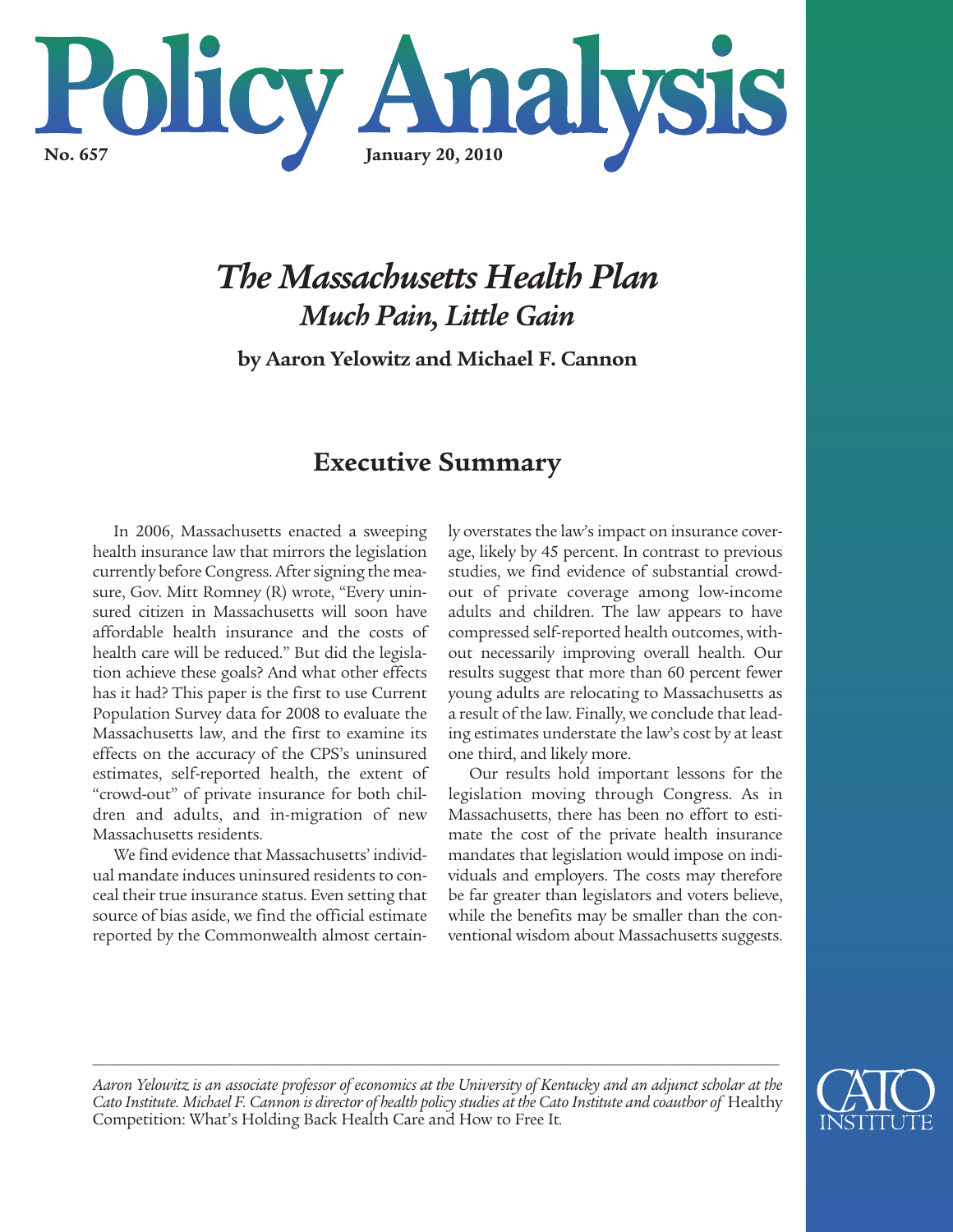**Our study is the first to use Current Population Survey data from 2008 to examine Chapter 58.**

## **Introduction**

In 2006, Massachusetts enacted a sweeping health insurance law known as Chapter 58.<sup>1</sup> The law created the nation's first "individual mandate" to purchase health insurance. All residents whom the Commonwealth deems able to afford health insurance must purchase it or else pay a tax penalty that rises with income. The individual mandate took effect on July 1, 2007, but penalties for noncompliance did not begin until December 31, 2007. Noncompliant residents faced the loss of their personal exemption to the state's income taxa penalty of \$219. The penalty rose the next year to a maximum of \$912—more than four times the 2007 penalty. Each year after 2008, penalties increase at the rate of health insurance premium growth.<sup>2</sup>

Chapter 58 also established the nation's second "employer mandate" (behind Hawaii). Beginning July 1, 2007, the law required firms with 11 or more workers to offer health benefits to their workers and to "contribute" a specified amount toward the cost of that coverage or face a tax penalty of \$295 per worker.<sup>3</sup>

The law created or expanded various government subsidies to help residents obtain health insurance. It expanded eligibility for Massachusetts' Medicaid program (Mass-Health) to children in families with incomes up to 300 percent of the federal poverty level (about \$66,000 for a family of four); and to adults who are unemployed (100 percent FPL), HIV-positive (200 percent FPL), or disabled. The law created a new CommCare program to provide subsidies for private health insurance to families earning up to 300 percent of the federal poverty level.

Chapter 58 also imposed new rules for private health insurance markets, merged the individual and small-group markets, and created a new health insurance "connector" where individuals and employees of small firms (with 50 or fewer employees) may choose from a variety of health plans.

After signing Chapter 58 into law, Gov. Mitt Romney (R) wrote, "Every uninsured citizen in Massachusetts will soon have affordable health insurance and the costs of health care will be reduced." <sup>4</sup> Changes in Massachusetts' uninsurance rate and health care costs are therefore important measures of the law's impact. Other important indicators of the law's success include its impacts on overall health; "crowd-out" of private health insurance (that is, what percentage of insured people simply switched from private insurance to government-supported insurance); and the attractiveness of Massachusetts as a place to live.

How well Chapter 58 performs on these dimensions has particular relevance now that the federal government is considering similar legislation. When President Barack Obama told Congress in early September 2009, "there is agreement in this chamber on about 80 percent of what needs to be done,"<sup>5</sup> he was speaking of the provisions in federal legislation that mirror the Massachusetts law: individual and employer mandates; private health insurance subsidies; Medicaid expansions; a new health insurance "exchange"; and other private health insurance regulations.

This study uses data from the March 2006–2009 supplements to the Current Population Survey—which cover the 2005–2008 calendar years—to measure Chapter 58's impact on some of the above-mentioned factors. Our study is the first to use CPS data from 2008 to examine coverage and crowd-out. It is also the first to use CPS data to examine Chapter 58's impacts on self-reported health and in-migration, and the first to explore whether Chapter 58 introduced bias into the CPS's coverage estimates in Massachusetts. We consider this study to be a first approximation of the effects of Chapter 58 through 2008, and hope that further studies will refine and augment our results.

#### **Methods**

To evaluate the impact of the Massachusetts health law on coverage levels, crowd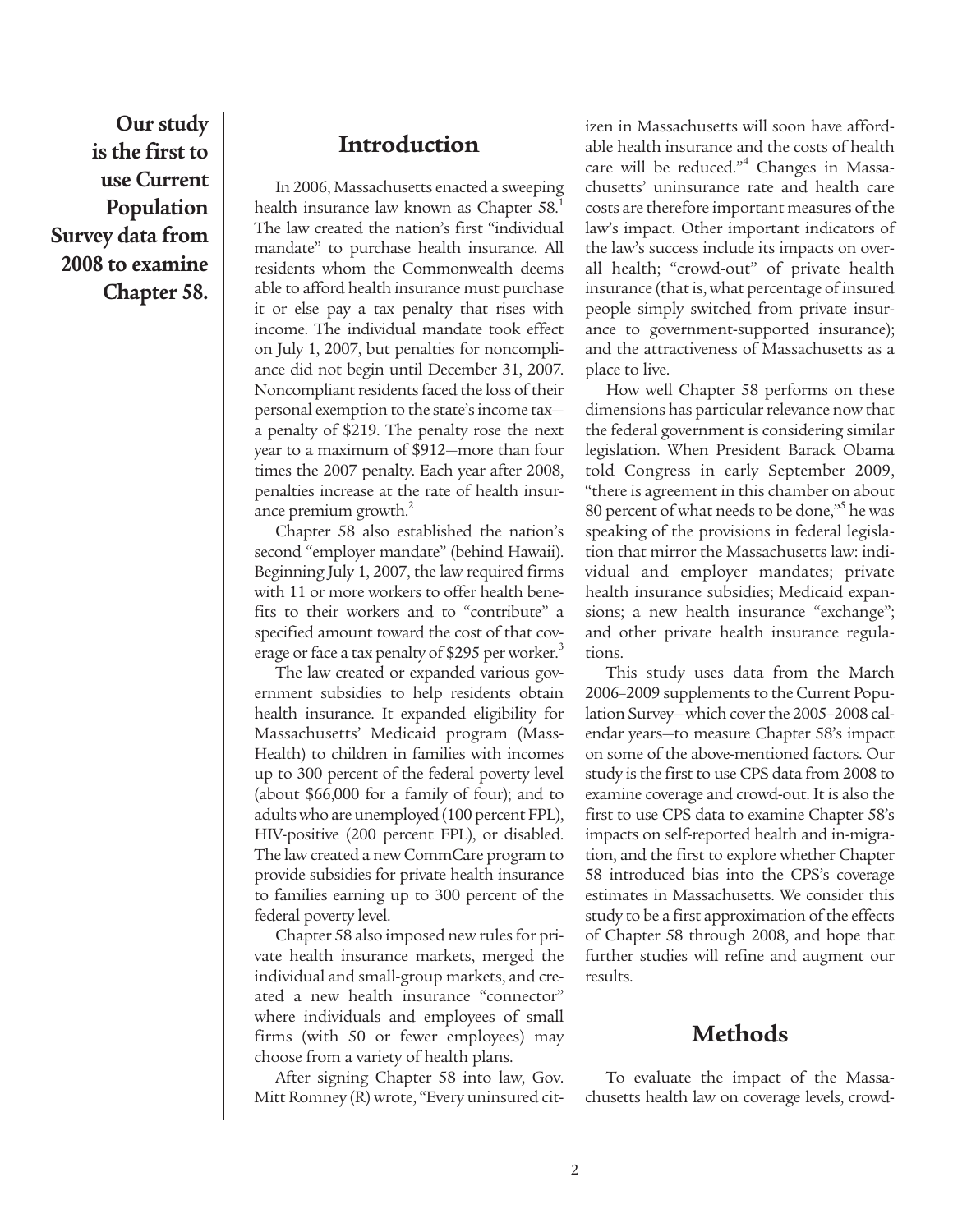out, health status, and in-migration patterns, we rely on CPS data from 2005 through 2008. The March supplement to the Census Bureau's CPS has been described as "the survey of record" and "the most viable estimate" of the uninsured. <sup>6</sup> The Bureau of the Census administers the CPS for the Bureau of Labor Statistics, which scientifically selects the sample to represent the civilian noninstitutional population. The CPS is the official source for national health insurance estimates like the widely cited estimate of 46 million uninsured U.S.residents.TheCPS has asked about health insurance since the 1980s, and those questions have been largely unchanged since 1994. <sup>7</sup> The response rate for the March supplement is exceptionally high compared to other voluntary household-based surveys. The nonresponse rate for the health insurance questions in Massachusetts in 2008 was 16 percent. Nonresponse rates for other surveys measuring the effects of Chapter 58 have been as high as 55 percent<sup>8</sup> and 68 percent.<sup>9</sup> Unlike those surveys, the Census Bureau includes residences without telephones by virtue of conducting interviews both by telephone and in person. The CPS data are publicly available from the Census Bureau.<sup>10</sup> To our knowledge, ours is the first study to employ data from the March 2009 supplement to the CPS, which covers all of calendar year 2008, and the first to examine Massachusetts two years prior to the mandate (2005–2006) and two years after the mandate (2007–2008).

Considerable difficulties arise when we try to measure the impact of a complex piece of legislation such as Chapter 58. For example, the outcomes of interest may be influenced by other changes occurring at the same time. The fact that the various elements of Chapter 58 took effect at different times may further complicate the picture.

Similar to Long et. al.,<sup>11</sup> we employ a difference-in-differences model to control for many factors that might also influence the outcomes of interest. We compare outcomes in Massachusetts to those of other New England states: Maine, New Hampshire, Vermont, Rhode Island, and Connecticut. We include controls for poverty thresholds, marital status, sex, education, race/ethnicity, and fixed effects for state and year. Our "Chapter 58 effect" is therefore identified from the interaction of state and year. We weight all regressions with the CPS weights, stratify by age group, and estimate models without imputed values. We attribute any differences between Massachusetts and the remaining New England states to the Massachusetts law. Our overall results on gains in insurance coverage are very similar to those of Long et al.

We are unaware of any published estimate of the full cost of Chapter 58, including costs that do not appear in government budgets which is significant in itself. For data on the cost to the Commonwealth of Massachusetts and the federal government, we rely on estimates published by the Massachusetts Taxpayers Foundation.<sup>12</sup> For estimates of the costs imposed on the private sector, we rely on personal communications with staff from the Massachusetts Taxpayers Foundation.<sup>13</sup>

#### **Coverage Effects**

A primary objective of Chapter 58 is to expand health insurance coverage in Massachusetts, with the goal of universal coverage. In this section, we examine how many Massachusetts residents remain uninsured, and how much of the increase in coverage since 2006 can be attributed to Chapter 58.

#### **How Many Residents Remain Uninsured?**

For 2003 through 2006, the CPS reported that the uninsured rate in Massachusetts hovered around 10 percent. Massachusetts' uninsured rate was low compared to the national average of 15 to 16 percent during that period. It was especially low relative to southwestern states, where the uninsured rate often exceeds 20 percent.

Various estimates exist of how many Massachusetts residents currently lack health insurance. The Commonwealth relies on one survey that provides an estimate of 2.6 percent

**We are unaware of any published estimate of the full cost of Chapter 58.**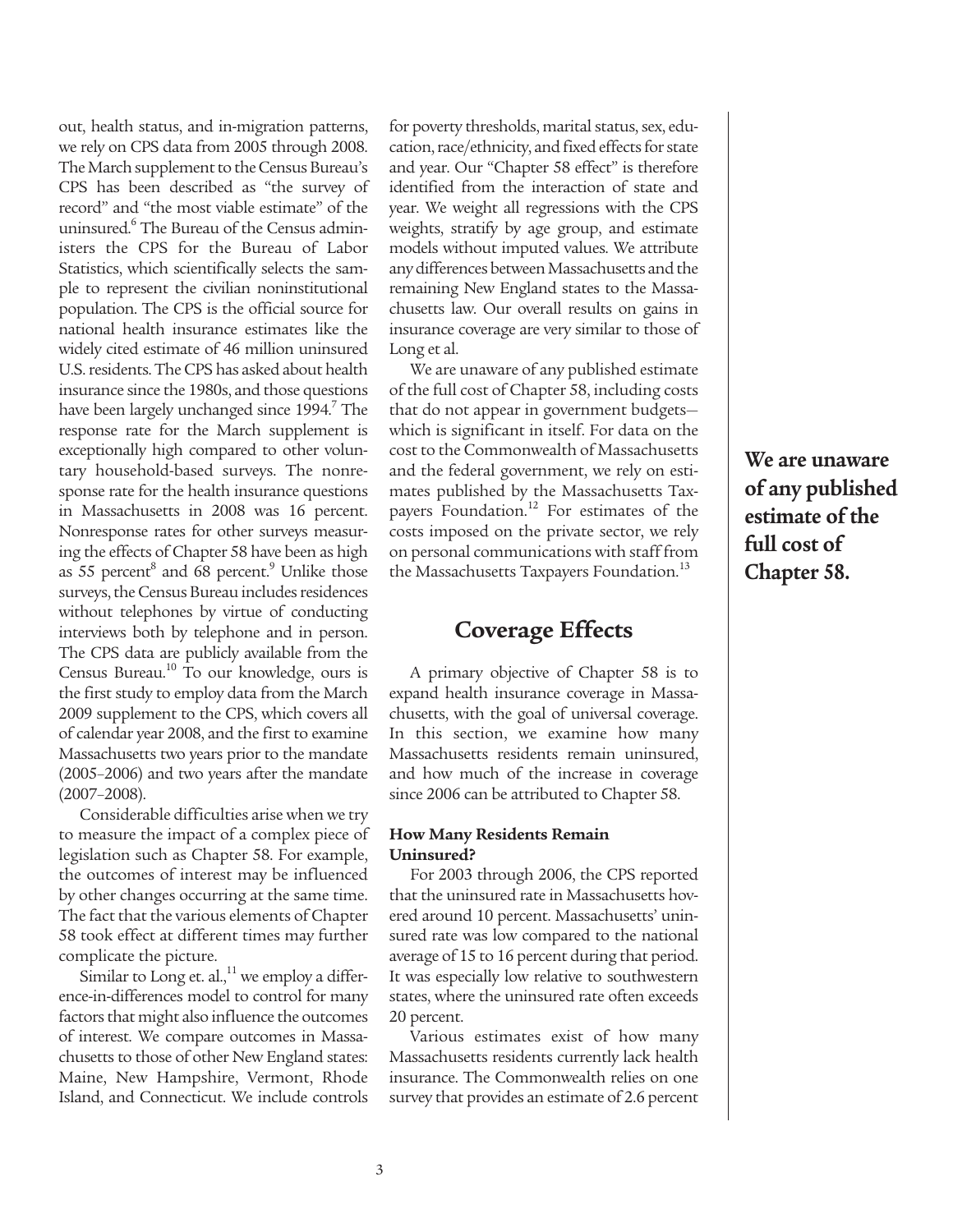uninsured in 2008. <sup>14</sup> The Census Bureau's American Community Survey provides an estimate of 4.1 percent.<sup>15</sup>

There is controversy over whether the CPS accurately estimates Massachusetts' uninsured rate, which results from the CPS's method for dealing with households that do not answer the survey's questions about insurance status. When a respondent fails to answer a question on the CPS, the Census Bureau imputes a response for that person based on the answers of similar individuals. <sup>16</sup> For 2008, the CPS imputes the insurance status of 1 million out of a total of 6.4 million Massachusetts residents to arrive at an uninsured estimate of 5.5 percent.<sup>17</sup> The CPS imputes the insurance status of nearly 670,000 non-elderly adults (hereafter: "adults"), or one-sixth of the 4.1 million adult residents.

Davern et al. find that the CPS's imputation procedure tends to overstate the uninsured rate in states like Massachusetts that have relatively low uninsured rates, and that that bias may be greatest in Massachusetts. <sup>18</sup> Working with the 1998–2000 March supplements, they estimate that the CPS's imputation procedure overstated the Massachusetts uninsured rate by 1.8 percentage points, or 13.9 percent—the largest error in any state.<sup>19</sup> The authors suggest a rudimentary way to adjust for that bias would be to reduce Massachusetts' official uninsured rate by 13.9 percent,<sup>20</sup> which yields an estimate of 4.7 percent.

Excluding imputed answers from the 2008 sample produces an estimate of 3.8 percent, or 205,472 uninsured residents, which is very close to the ACS estimate.

#### **"Are You Breaking the Law?"**

Research has not yet explored another potential source of bias related to the CPS's imputation procedure. Chapter 58 creates incentives for uninsured Massachusetts residents to conceal their true insurance status. Since December 31, 2007, not having health insurance coverage has had legal consequences for Massachusetts residents. Uninsured residents who accurately report their insurance status would be admitting to unlawful activity

and subject to penalties. $^{21}$  In addition, Chapter 58's individual mandate may have created a social norm that uninsured residents might be reluctant to admit they are violating. If Chapter 58 induces uninsured residents to conceal their insurance status from the CPS, then that would bias the uninsured estimate downward.

Uninsured Massachusetts residents can conceal their lack of coverage from government surveys like the CPS in three ways. First, they may refuse to participate in the survey. Second, they may participate in the survey but misrepresent their coverage status. Third, they may participate in the survey but not answer the survey's health-insurance questions, whether by skipping those questions, refusing to answer them, or terminating the interview early. Nonresponse is more likely for sensitive questions like income. <sup>22</sup> Since 2006, insurance coverage may have become a more sensitive question in Massachusetts.

Each concealment strategy would bias the CPS estimate of Massachusetts' uninsured rate in the direction of overstating the law's impact on the uninsured. If uninsured residents refuse to take the survey, they would be underrepresented in the sample. If they misrepresent their coverage status, that would cause uninsured residents to be counted as insured. If they decline to answer the insurance questions, and the CPS imputes their response, that would further increase the number of households that are counted as insured but that are actually uninsured.

We cannot observe the first or second strategies, but we can observe how often respondents do not answer the CPS's health insurance questions across states and over time. And we can compare that to nonresponse rates for other questions in the March supplements. If uninsured Massachusetts residents respond to the incentives to conceal their true insurance status, we would expect to see an increase in the rate of nonresponse to the insurance questions relative to other states and to other questions on the CPS.

We find evidence that nonresponse to the CPS's health-insurance questions increased

**Since December 31, 2007, not having health insurance coverage has had legal consequences for Massachusetts residents.**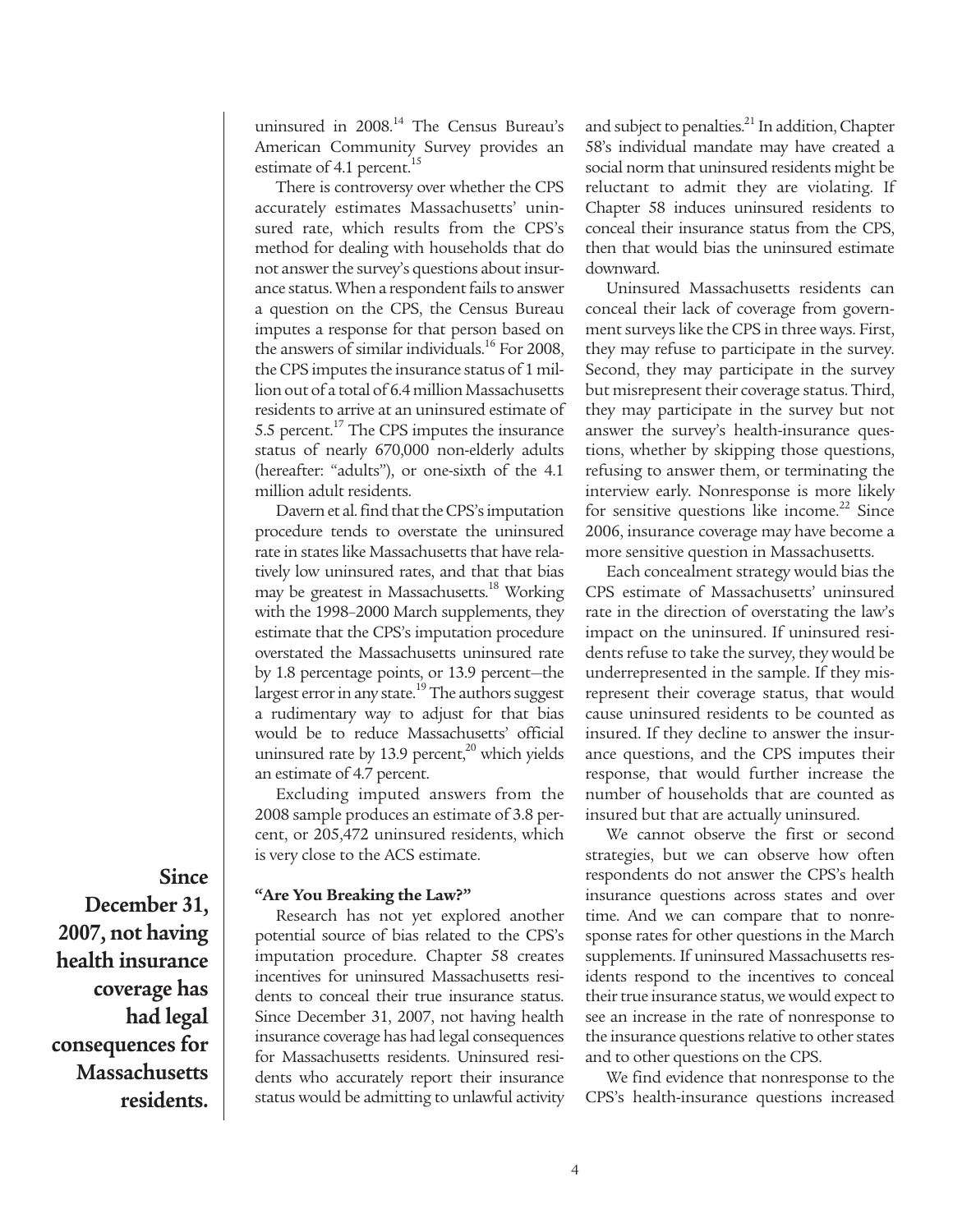#### **Table 1 Changes in Response Rates to CPS Health Insurance and Income Questions in Massachusetts after Chapter 58**

|                                    | Any Imputed<br>Health Insurance Item | Any Imputed<br>Income Item |  |  |  |
|------------------------------------|--------------------------------------|----------------------------|--|--|--|
| <b>Under 18</b><br>$N = 24,489$    | 0.003(0.015)                         | $-0.016(0.003)$            |  |  |  |
| <b>Below 150% FPL</b><br>$N=5,089$ | 0.005(0.014)                         |                            |  |  |  |
| 150-300% FPL<br>$N=6,004$          | 0.053(0.022)                         |                            |  |  |  |
| Above 300% FPL<br>$N=13,396$       | $-0.016(0.023)$                      |                            |  |  |  |
| Age 18 to 64<br>$N = 51,582$       | 0.021(0.009)                         | $-0.068(0.007)$            |  |  |  |
| Below 150% FPL<br>$N=7,367$        | 0.021(0.016)                         |                            |  |  |  |
| 150-300% FPL<br>$N=10,807$         | 0.047(0.020)                         |                            |  |  |  |
| Above 300% FPL<br>$N = 33,408$     | 0.015(0.011)                         |                            |  |  |  |

Notes: Each estimate is a difference-in-differences estimate from a separate ordinary least squares regression. The number of observations is shown for models including all of the 2005–2008 years. All specifications include fixed effects for an individual's age, state, and year. Robust standard errors are in parentheses, corrected for clustering state-year cell. All results are weighted.

after Massachusetts enacted its mandate. In one estimation, we compare the nonresponse rates for Massachusetts residents with those of other NewEngland states. We find no overall effect of Chapter 58 on imputations among children, but imputations among adults rose by a statistically significant 2.1 percentage points (standard error: 0.9)—a 9 percent increase. The effect appears particularly strong between 150–300 percent FPL, where initial insurance coverage was relatively low and where compliance requires residents to pay some portion of their premiums. Imputations increased by 5.3 percentage points among children (standard error: 2.2)

and 4.7 percentage points among adults (standard error: 2.0) in this income stratum. There was no statistically significant change in imputations among those below 150 percent FPL. 23

In short, if the entire 2.1 percentage point increase in imputations among adults was the result of them concealing their uninsured status, then the (unadjusted) uninsured rate would be 5.1 percent, instead of the 3.8 percent reported by the CPS.

These results are consistent with Chapter 58 inducing uninsured Massachusetts residents to conceal their true insurance status. Imputations rise among those between

**These results are consistent with Chapter 58 inducing uninsured Massachusetts residents to conceal their true insurance status.**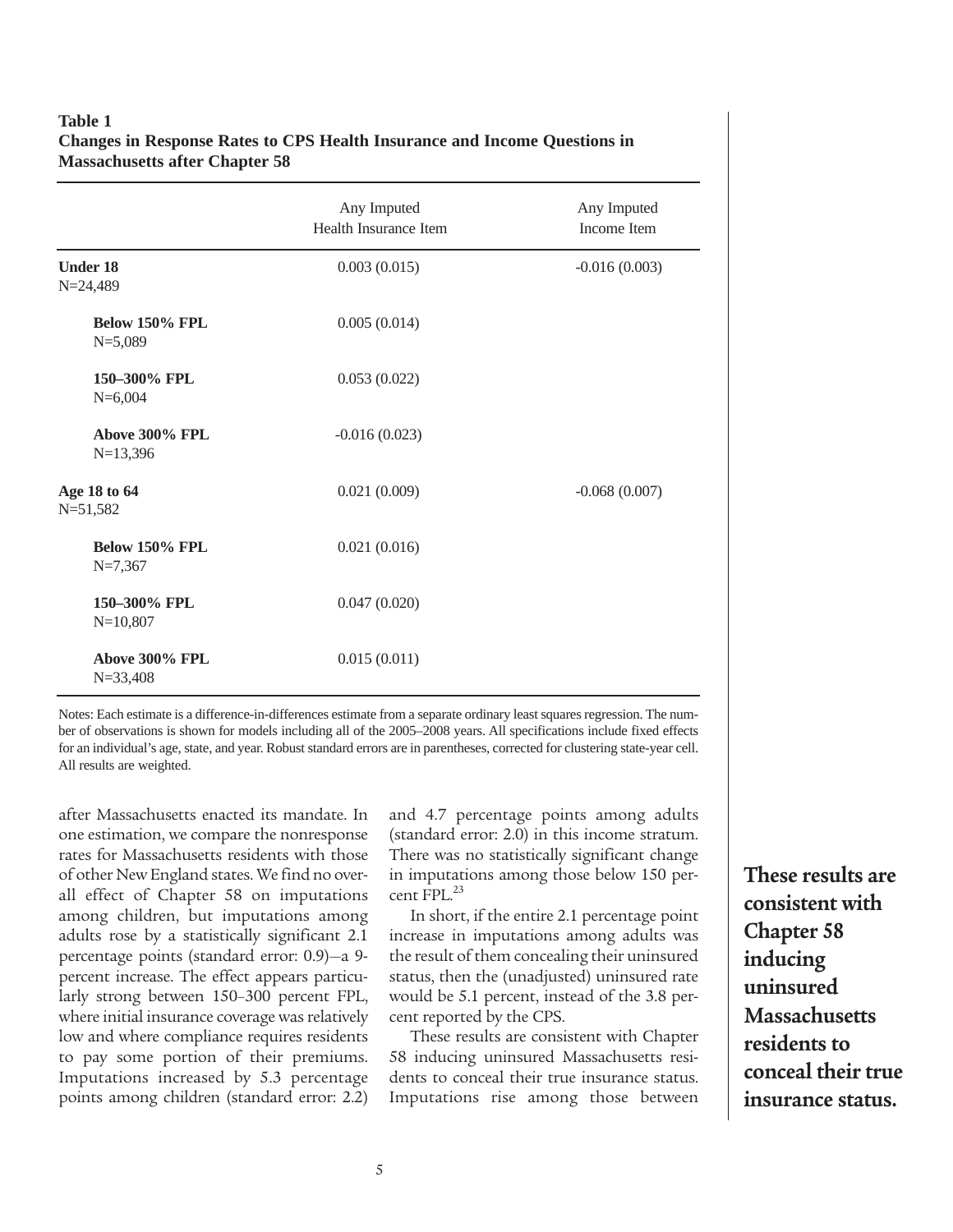**The Commonwealth's estimate that only 2.6 percent of residents remain uninsured is most likely too low.**

150–300 percent FPL,whowere more likely to be uninsured prior to the law's enactment, and whom the law forces to purchase health insurance with their own money. Rather than comply with the mandate, some of these "insured" individuals may instead be concealing their lack of coverage by refusing to answer the CPS's insurance-status questions. In contrast, there was no discernable change in response rates by individuals below 150 percent FPL, who receive "free" coverage and who face no penalties for not obtaining coverage.

Next, we compare nonresponse to insurance-status questions to nonresponse to the CPS's questions about income. While the response rate for the insurance-status questions fell after the enactment of Chapter 58, the response rate for income-related questions increased. Income imputations fell by 1.6 percentage points for children (standard error: 0.3), and among adults by 6.8 percentage points (standard error: 0.7). This suggests that Massachusetts residents who participated in the survey were not less forthcoming overall, just less forthcoming about health insurance coverage.

We draw a number of conclusions. First, the Commonwealth's estimate that only 2.6 percent of residents remain uninsured—the lowest estimate available—is most likely too low. More rigorous surveys all yield higher estimates. As noted above, even ignoring imputations, the CPS yields an uninsured rate of 3.8 percent. Second, we conclude that Chapter 58 has introduced a new source of biasinto the CPS's estimate of Massachusetts' uninsured rate. The 3.8-percent figure is not biased upward by the CPS imputation procedure, but it may be biased downward by the incentives that Chapter 58 creates for uninsured residents to conceal their true coverage status. Whether this is a significant source of bias is unclear. As noted previously, if the entire 2.1-percentage-point rise in imputations among adults were the result of them concealing their uninsured status, then the (unadjusted) uninsured rate would be 5.1 percent.<sup>24</sup> To the extent that uninsured residents

employed either of the other concealment strategies, the true uninsured rate would be even higher and the number of newly insured residents even lower. We therefore regard 3.8 percent to be a lower-bound estimate of Massachusetts' uninsured rate. (In the same vein, we consider the below estimates of Chapter 58'simpact on coverage to be an upper-bound estimate.) Third, this source of bias may also affect other surveys, including non-government surveys.

#### **How Many Newly Insured?**

The direction of Chapter 58's effect on insurance coverage is not in dispute. The law appears to have had a significant impact on the number of insured residents. Using two-year averages, the Census Bureau estimates that Massachusetts' uninsured rate dropped from 9.8 percent in 2005–2006 to 5.4 percent in 2007–2008—a 4.4 percentage point reduction.<sup>25</sup> But is the new law solely responsible for this increase, or did other factors contribute to it?

To isolate how many additional residents obtained coverage as a result of Chapter 58, we control for other factors that might influence coverage levels by performing a difference-indifferences estimation using only non-imputed observations, as did Long et al. Unlike Long et al., we use other New England states as controls, and we examine 2005–2008, rather than 2004–2007.

Our results, presented in Table 2, suggest that Chapter 58 reduced the uninsured rate for children by 2 percentage points, and for adults by 6.7 percentage points. These results are similar to those of Long et al., who found an increase of 6.6 percentage points in coverage among adults.<sup>26</sup> The effects were greatest among children between 150 percent and 300 percent of the federal poverty level (7.6 percentage points), and among adults at both below 150 percent (11 percentage points) and between 150 percent and 300 percent of the federal poverty level (14.2 percentage points). These results are unsurprising, since those groups were both the main targets of the new subsidies and subject to penalties under the individual mandate. Our difference-in-differ-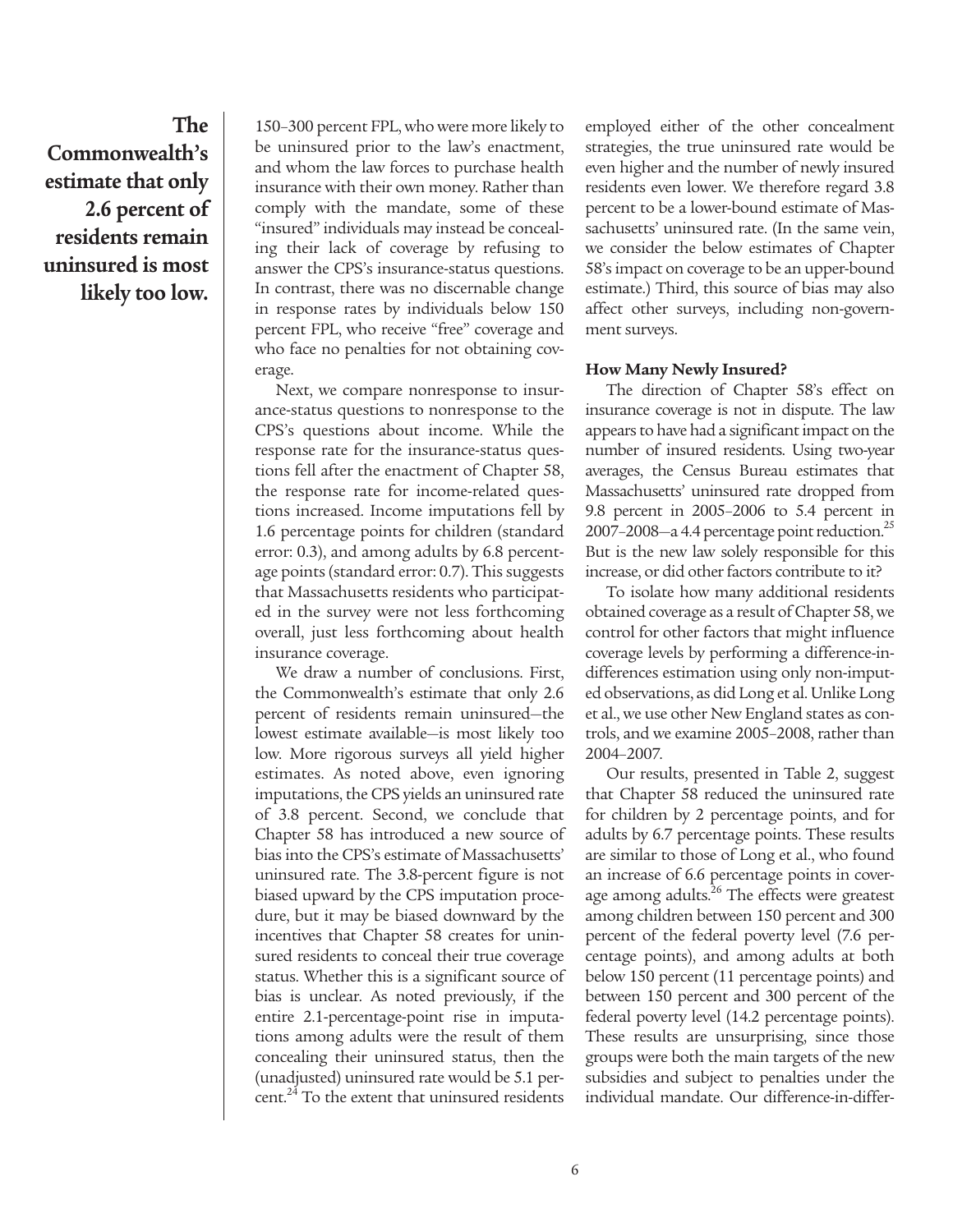#### **Table 2 Effect of Chapter 58 on Insurance Coverage, Self-Reported Health, and In-migration**

|                                                 |                       | Self-Reported Health |                 |                        |                          |                 |  |
|-------------------------------------------------|-----------------------|----------------------|-----------------|------------------------|--------------------------|-----------------|--|
|                                                 | Insurance<br>Coverage | Private<br>Coverage  | Excellent       | Very Good<br>or Better | Good or<br><b>Better</b> | In-migration    |  |
|                                                 | <b>Under 18</b>       |                      |                 |                        |                          |                 |  |
| <b>All Income Levels</b><br>$N=19,454$          | 0.020(0.005)          | $-0.044(0.016)$      | $-0.068(0.013)$ | $-0.024(0.012)$        | 0.011(0.002)             |                 |  |
| Under 150% FPL<br>$N=4,153$                     | 0.027(0.016)          | $-0.146(0.035)$      | $-0.025(0.031)$ | 0.092(0.045)           | 0.019(0.009)             |                 |  |
| Between 150-300% FPL 0.076 (0.012)<br>$N=4,715$ |                       | 0.001(0.048)         | $-0.161(0.033)$ | $-0.133(0.030)$        | 0.027(0.005)             |                 |  |
| <b>Over 300%</b><br>$N=10,586$                  | $-0.002(0.005)$       | $-0.013(0.005)$      | $-0.050(0.018)$ | $-0.031(0.010)$        | 0.002(0.002)             |                 |  |
| <b>Non-movers</b><br>$N=18,272$                 | 0.019(0.005)          | $-0.045(0.017)$      | $-0.068(0.014)$ | $-0.031(0.012)$        | 0.009(0.003)             |                 |  |
|                                                 |                       | Age 18 to 64         |                 |                        |                          |                 |  |
| <b>All Income Levels</b><br>$N = 41,873$        | 0.067(0.003)          | 0.022(0.007)         | $-0.042(0.005)$ | $-0.013(0.006)$        | 0.008(0.004)             | $-0.009(0.003)$ |  |
| <b>Under 150%</b><br>$N = 5,784$                | 0.11(0.014)           | $-0.062(0.024)$      | $-0.057(0.027)$ | $-0.004(0.010)$        | 0.007(0.019)             | $-0.016(0.012)$ |  |
| Between 150-300%<br>$N = 8,664$                 | 0.142(0.009)          | 0.067(0.019)         | $-0.045(0.014)$ | 0.040(0.020)           | 0.007(0.014)             | $-0.007(0.005)$ |  |
| <b>Over 300%</b><br>$N = 27,425$                | 0.042(0.003)          | 0.031(0.003)         | $-0.034(0.089)$ | $-0.028(0.007)$        | 0.001(0.003)             | $-0.007(0.004)$ |  |
| <b>Non-movers</b><br>$N = 40,938$               | 0.065(0.003)          | 0.021(0.006)         | $-0.045(0.005)$ | $-0.016(0.006)$        | 0.010(0.003)             |                 |  |

Notes: Each estimate is a difference-in-differences estimate from a separate ordinary least squares regression. Observations with imputed values for health insurance or health status were excluded. The number of observations is shown for models including all of the 2005–2008 years. All specifications include fixed effects for an individual's age, state, and year. Health results exclude the 2007 calendar year. Robust standard errors are in parentheses, corrected for clustering state-year cell. All results are weighted.

ences estimations produce a point estimate of 297,000 Massachusetts residents newly insured as of 2008 as a result of Chapter 58.

One potential implication of these findings is that Chapter 58's subsidies did more to expand coverage than the individual mandate. Since Massachusetts introduced both to roughly the same populations at roughly the same time, it is difficult to discern which intervention had the greater impact on coverage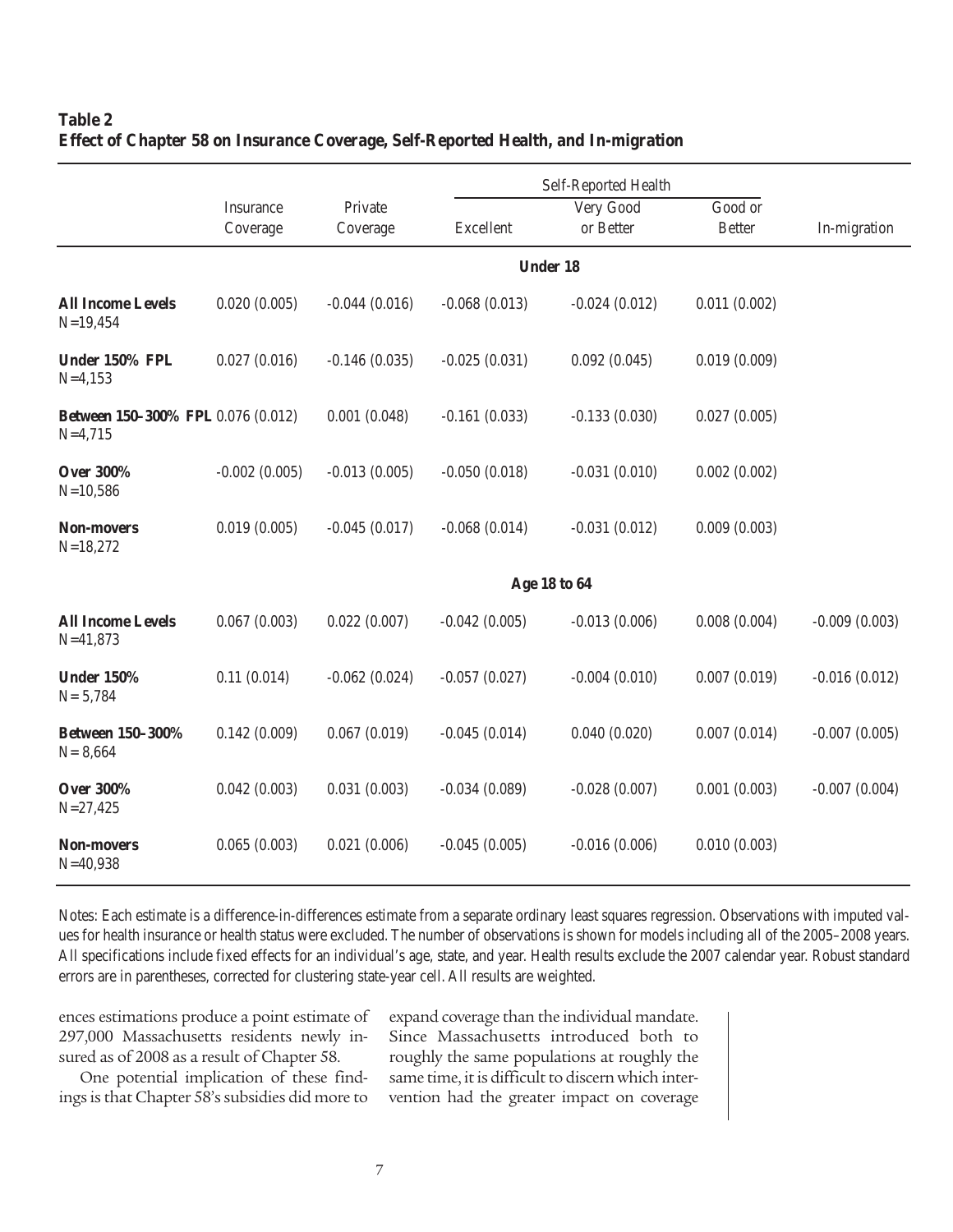levels. Given that we examined 2005–2008, yet obtained similar results to Long et al., one possible interpretation is that the subsidies that became available in 2007 had a greater impact on insurance coverage than the individual mandate, which only became binding as of December 31, 2007, and whose penalties dramatically increased in 2008. At a minimum, our results suggest that the subsidies had a strong impact on coverage, since the groups targeted with new subsidies saw the greatest coverage gains.

We consider 297,000 to be an optimistic estimate of Chapter 58's effect on insurance coverage, for it assumes that no uninsured Massachusetts residents concealed their insurance status. To the extent that the legal penalties or a new social norm did induce uninsured residents to conceal their coverage status, our results overstate Chapter 58's impact on coverage. A "back of the envelope" calculation suggests that if the entire 2.1-percentage-point increase in imputations among adults is the result of concealment, for example, then Chapter 58 extended coverage to only 204,000 residents.

We thus conclude that the Commonwealth's estimate of 432,000 newly insured residents <sup>27</sup> is too high, as it lies above the upper bound of the 95-percent confidence interval (327,000) for our point estimate. The number of insured residents may have risen by  $432,000$  as of 2008, but the portion that can be attributed to Chapter 58 is almost certainly smaller. The Commonwealth's official estimate appears to overstate the actual impact of the law by 45 percent.

## **Self-Reported Health**

A primary reason to expand health insurance coverage is to improve health. An important measure of Chapter 58's impact, therefore, is whether it improved the health of Massachusetts residents. The CPS enables researchers to gauge changes in health by observing self-reported health status.

The March 2009 supplement is more use-

ful for examining the effects of Chapter 58 on health than the March 2008 supplement, which would count individuals as "insured" if they obtained coverage on Dec. 31, 2007. (We would expect little effect on health from one day's worth of insurance coverage.) By observing self-reported health one year after both the subsidies and penalties took effect, the March 2009 supplement is more likely to capture any effects that Chapter 58 would have on health status. Of course, we would not expect data covering 1.5 years of the experience with Chapter 58 to capture the full effect of the expanded health insurance coverage on health outcomes, but it is reasonable to assume that some improvement should be visible. Researchers such as Janet Currie and Jonathan Gruber find that Medicaid expansions affect health outcomes of infants and children in a short period of time.<sup>28</sup>

We again perform a difference-in-differences estimation using other New England states as controls. Since the law had been only partially implemented in 2007, we exclude data from 2007 and compare selfreported health in 2005–2006 to 2008. 29

We find mixed effects on self-reported health after 2006. Table 2 shows improvements in good (or better) health, but declines in excellent and very good (or better) health. For example, among children, excellent health fell by 6.8 percentage points but good (or better) health increased by 1.1 percentage points. Where the coefficients are statistically significant, those countervailing effects are similar for adults and for most income subgroups. One exception is children under 150 percent FPL: the reduction in excellent health is not statistically significant, but the improvements in both good (or better) and very good (or better) health are statistically significant. Another exception is that adults between 150–300 percent FPL saw a statistically significant increase in very good (or better) health. Yet the same group also saw a drop in excellent health and no discernable change in good (or better) health.

Overall, it appears that the distribution of health status compressed, but did not neces-

**The law appears to have achieved more success in giving residents health insurance than shifting the population toward better health.**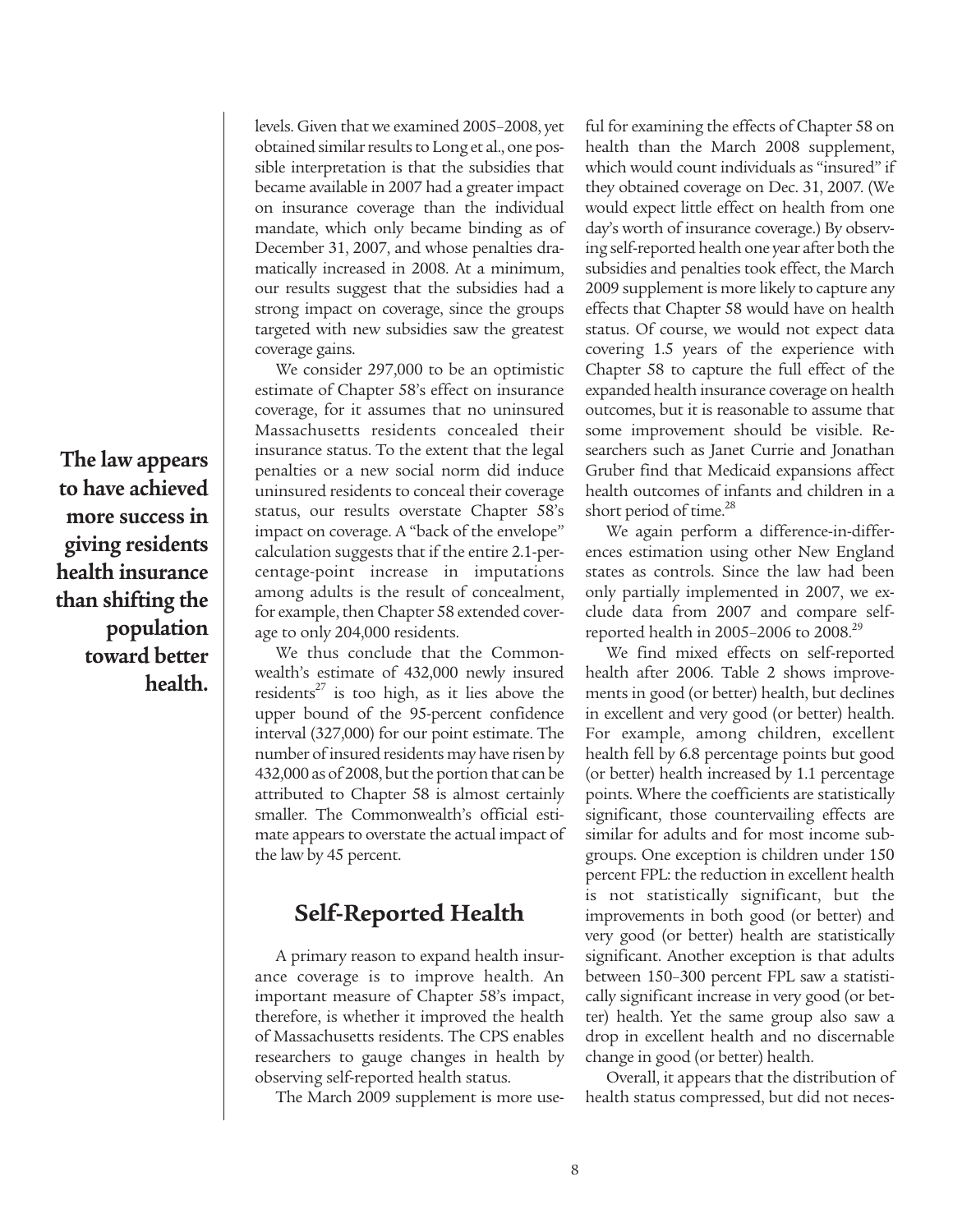sarily improve, in response to Chapter 58. To date, the law appears to have achieved more success in giving residents health insurance than shifting the population toward better health.

## **Evidence of Crowd-Out**

One concern that arises when expanding government assistance is the tendency for government subsidies to substitute for, or "crowd-out," private effort. Crowd-out can occur because those newly eligible for government health insurance subsidies drop their private coverage or because employers cease offering coverage to eligible groups.<sup>30</sup> Previous studies of Chapter 58 have found no evidence of crowd-out, in that both public and private coverage expanded since 2006. $^{\rm 31}$ 

Using a difference-in-differences estimation, we find that while coverage generally expanded for children and adults, private insurance coverage fell among certain income groups in Massachusetts relative to other New England states. Table 2 shows that private coverage fell by 4.4 percentage points among children, perhaps driven by a 14.6-percentagepoint drop among children below150 percent of the federal poverty level. Private coverage rose for adults overall, but fell by 6.2 percentage points among adults below 150 percent of poverty level. Again, this result is unsurprising, as Massachusetts targeted government programs principally at those groups.

We consider this to be evidence of substantial crowd-out among the poor, as well as a conservative measure of overall crowd-out, given that we cannot observe the extent to which public subsidies offered to those who purchase private insurance merely substituted for private dollars.

#### **In-migration**

Another potential effect of Chapter 58 is that its taxes and subsidies may affect Massachusetts' attractiveness as a place to live. The law affects different individuals differently; individuals likely to receive net subsidies may find the Commonwealth a more attractive place to relocate, while those likely to face net taxes would find it less attractive. The March supplement to the CPS measures in-migration for each state, which offers one tool to evaluate any effects that Chapter 58 may have on people's decisions to relocate to Massachusetts.

From 2005 to 2008, in-migration into other New England states fell from 2.4 percent to 2.2 percent. Migration into Massachusetts fell from 1.6 percent to 1.2 percent (data not shown.) A "back of the envelope" differencein-differences estimate thus suggests that Massachusetts became a less attractive place to relocate after the enactment of Chapter 58.

The statistically significant regressionadjusted estimates are broadly consistent with the unadjusted data. Relative to other New England states, Massachusetts saw a 0.61 percentage point decline in in-migration post-Chapter 58 for the sample as a whole. For adults, the decline was 0.87 percentage points. For adults aged 18 to 29, in-migration fell by a sizable 2.8 percentage points—more than four times the magnitude for the entire sample, and a 62-percent drop from baseline in-migration among young adults (data not shown). Since the young tend to have much higher uninsurance rates, and the combination of the individual mandate and Massachusetts' strict community-rating price controls imposes greater implicit taxes on young adults than others,<sup>32</sup> a reasonable interpretation of these results is that those whom Chapter 58 would most adversely affect voted with their feet and avoided Massachusetts.

## **Is It Worth the Cost?**

Chapter 58's benefits must be weighed against the costs it imposes.<sup>33</sup> Premiums appear to have declined in the non-group market,<sup>34</sup> which accounts for 4 percent of private health insurance in Massachusetts.<sup>35</sup> It is unclear, however, whether and to what extent **Those whom Chapter 58 would most adversely affect voted with their feet and avoided Massachusetts.**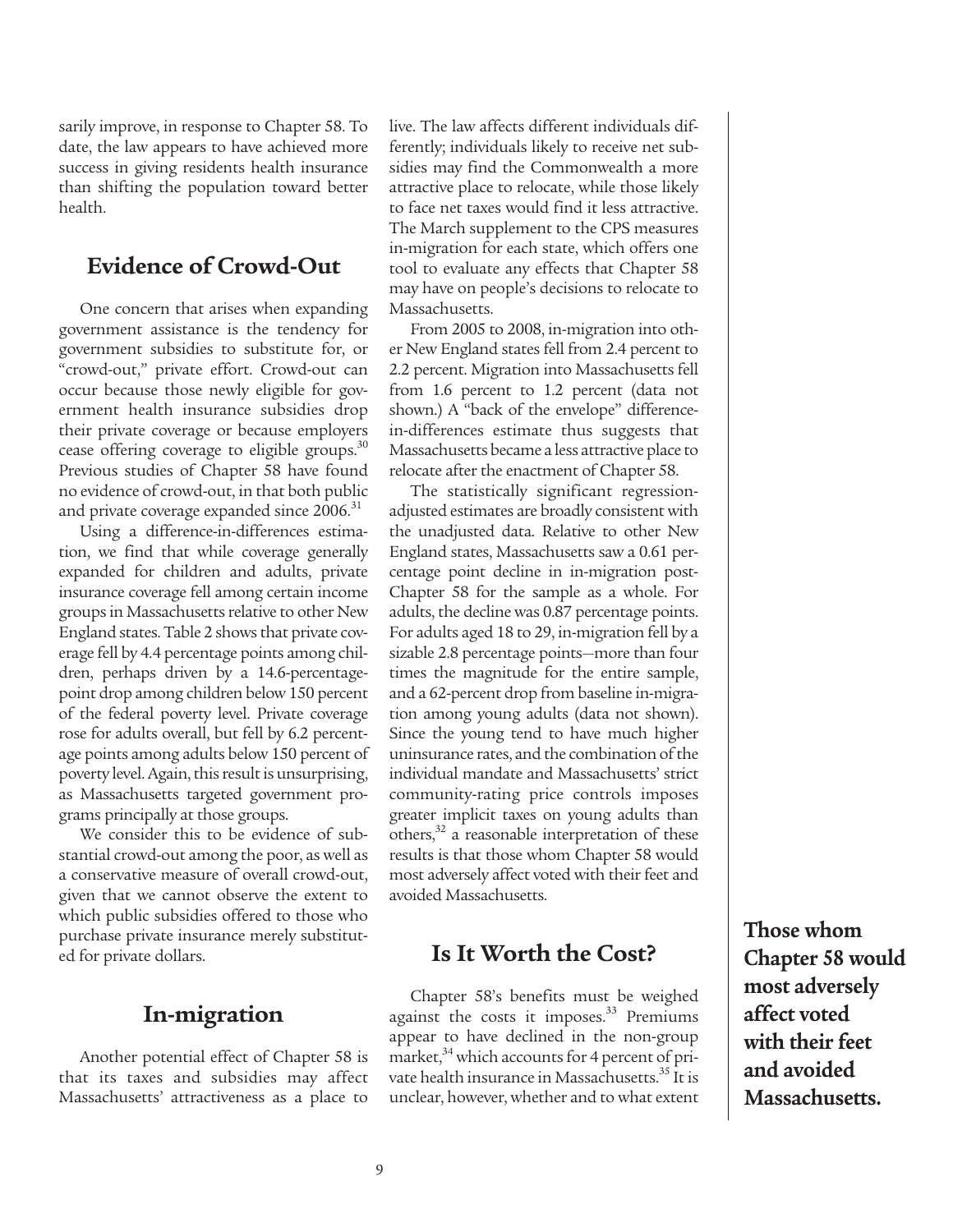**We estimate total new spending to be more than \$1 billion in 2008, or 57 percent more than the Massachusetts Taxpayers Foundation formal estimates suggest.**

that was the result of greater efficiency or cost-shifting to the (larger) small-employer market when Chapter 58 merged the two. Whatever the case, premiums in the other 96 percent of the market moved in the opposite direction. One study found that public and private spending on health insurance have accelerated.<sup>36</sup> Another found that premiums for employer-sponsored insurance in Massachusetts grew 21–46 percent faster than the national average over roughly the period studied here. 37

The full cost of Chapter 58 includes not only new state and federal government spending, but also any new private-sector spending undertaken to comply with the law's unfunded mandates. The law uses the Commonwealth's sovereign power to require employers and individuals to purchase health insurance for previously uninsured residents. It even requires some residents who already were insured to purchase additional coverage to comply with the individual mandate's standard for "minimum creditable coverage."

We are unaware of any effort to tally all of the costs imposed by Chapter 58. The Massachusetts Taxpayers Foundation has formally estimated the cost to the state and federal governments and declared the cost of Chapter 58 to be "modest," based on the costs to the state government. Working with informal estimates provided by the Massachusetts Taxpayers Foundation, we reach a "back of the envelope" estimate that new state and federal spending amounts to just two-thirds of all new spending under Chapter 58, the remaining third being additional private-sector spending to comply with the individual and employer mandates.We estimate the total new spending to be more than \$1 billion in 2008, or 57 percent more than the Massachusetts Taxpayers Foundation formal estimates suggest.

We consider this to be a conservative estimate of Chapter 58's cost for a number of reasons. This estimate includes only new federal spending, state spending, and new spending by previously uninsured residents. It does not include any new spending that

previously insured Massachusetts residents must undertake to comply with the individual mandate, which required many residents to purchase coverage with less cost-sharing and more covered services than they had. In addition, there is a strong argument that the true cost of the individual and employer mandates includes not just the *new* spending mandated by the law, but *all* mandated spending, including the health insurance premiums that residents had been paying voluntarily. In its official cost estimate of the Clinton administration's health plan, the Congressional Budget Office included all mandatory premiums in the federal budget. <sup>38</sup> Viewed from that perspective, our estimate dramatically understates the cost of Chapter 58.

## **Is It Cost-Effective?**

Even less attention has been paid to whether Chapter 58 was the lowest-cost means of achieving whatever outcomes the law has produced. We are aware of no effort to ascertain whether the benefits of Chapter 58—in terms of better health, better access to care, financial security, etc.—could have been obtained at a lower cost.

This appears to be a hole in both the economic literature and the priorities of policymakers. In 2004, Helen Levy and David Meltzer wrote, "There is no evidence at this time that money aimed at improving health would be better spent on expanding insurance coverage than on . . . other possibilities." <sup>39</sup> Levy and Meltzer reaffirmed that conclusion in 2008:

The central question of how health insurance affects health, for whom it matters, and how much, remains largely unanswered at the level of detail needed to inform policy decisions. . . . Understanding the magnitude of health benefits associated with insurance is not just an academic exercise . . ., it is crucial to ensuring that the benefits of a given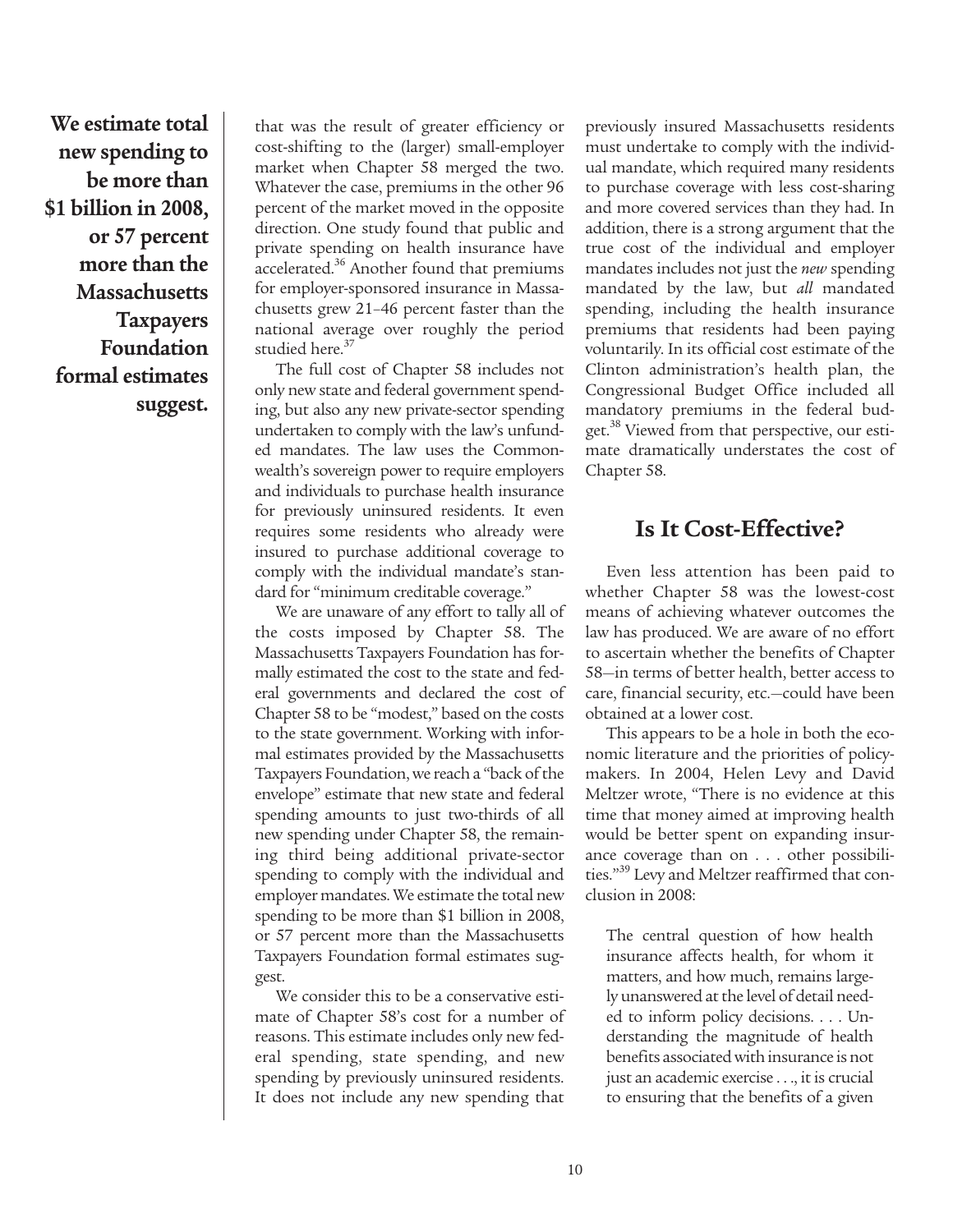amount of public spending on health are maximized. 40

Judicious policymaking is unlikely in the absence of that information.

#### **Conclusion**

Our analysis of CPS data for 2008 shows that Massachusetts' health law has had a smaller impact on insurance coverage levels and a much higher cost than supporters claim. Gains in coverage have been overstated by nearly 50 percent, while costs have been understated by at least one-third, and likely more. The law has done little to improve overall self-reported health, though it does appear to have crowded out private health insurance and made Massachusetts a less attractive place to relocate, particularly for young people.

These findings hold lessons for the legislation moving through Congress, which largely resembles the Massachusetts law. As in Massachusetts, there has been no effort to estimate the full cost of the legislation—that is, including the mandates it would impose on individuals and employers. The costs of that legislation are therefore far greater than members of Congress and voters believe, while the benefits may be smaller than the conventional wisdom about Massachusetts suggests.

#### **Notes**

1. This description of Chapter 58 draws from Sharon K. Long, "On the Road to Universal Coverage: Impacts of Reform in Massachusetts at One Year," *Health Affairs* Web Exclusive (June 3, 2008), p. w271, http://bit.ly/7kTVcG.

2. See Commonwealth of Massachusetts Department of Revenue, "DOR Issues Updated Report on Insurance Mandate Compliance in 2007 and Draft Penalty Guidelines for the Uninsured in 2009," December 22, 2008, http://bit.ly/67kEha.

3. Economists broadly agree that "employer contributions" to employee health benefits are not

employer contributions at all, but are deducted from workers' wages. See Michael A. Morrissey and John Cawley, "Health Economists' Views of Health Policy," *Journal of Health, Politics, Policy, and Law* 33, no. 4 (August 2008): 712.

4. Romney emphasized, "All Massachusetts citizens will have health insurance." Mitt Romney, "Health Care for Everyone? We've Found a Way," *Wall Street Journal*, April 11, 2006, http://bit.ly/5d fgBI.

5. White House Office of the Press Secretary, "Remarks by the President to a Joint Session of Congress on Health Care," September 9, 2009, http: //bit.ly/5OZNAs.

6. M. Davern et al., "Are the CPS Uninsurance Estimates Too High? An Examination of Imputation," *HSR:Health Services Research* 42, no. 5 (October 2007): 2038–2055.

7. The Census Bureau did add a health insurance verification question in the March 2000 supplement.

8. Long, "On the Road to Universal Coverage."

9. Sharon K. Long, Allison Cook, and Karen Stockley, "Health Insurance Coverage in Massachusetts: Estimates from the 2008 Massachusetts Health Insurance Survey," Division of Health Care Finance and Policy, Commonwealth of Massachusetts Office of Health and Human Services, December 19, 2008, p. 2, http://bit.ly/7ll8wk.

10. See U.S. Bureau of the Census, Current Population Survey, http://www.bls.census.gov/ cps\_ftp.html.

11. Sharon K. Long et al., "Another Look at the Impacts of Health in Massachusetts: Evidence Using New Data and a Stronger Model," *American Economic Review: Papers and Proceedings* 99, no. 2 (May 2009): 508–11, http://bit.ly/5VOWKa.

12. Alan G. Raymond, "Massachusetts Health: The Myth of Uncontrolled Costs," Massachusetts Taxpayers Foundation, May 2009, http://bit.ly/ 4WUmTb.

13. Personal correspondence with Massachusetts Taxpayers Foundation president Michael J. Widmer, July 20, 2009, available on request.

14. Commonwealth of Massachusetts Health Connector, "Health Facts and Figures," August 2009, p. 4, http://bit.ly/4Tza1G.

15. Joanna Turner et al., "A Preliminary Evaluation of Health Insurance Coverage in the 2008 American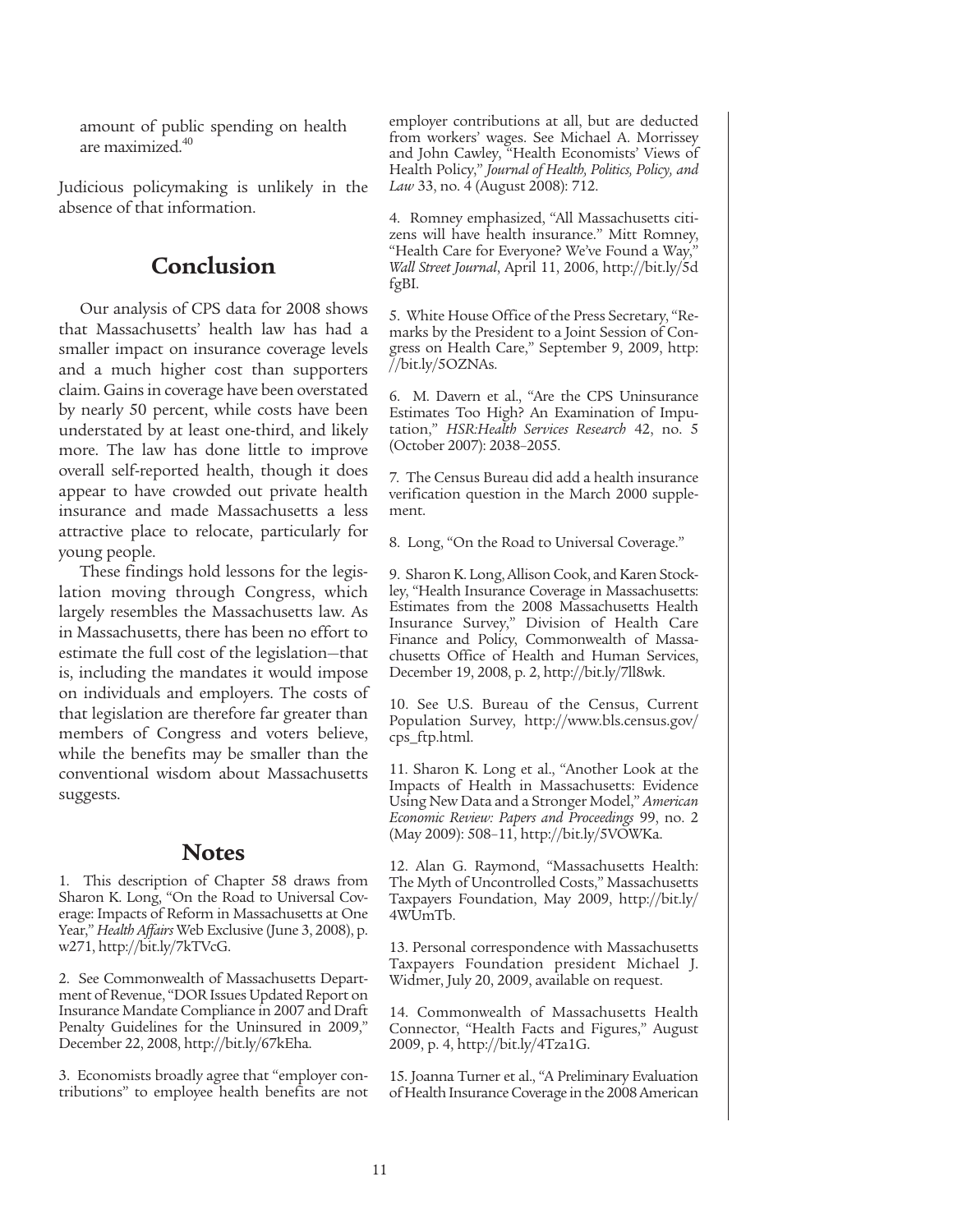Community Survey," U.S. Bureau of the Census, September 22, 2009, p. 9, http://bit.ly/4GxDQ1.

16. Davern et al., "Are the CPS Uninsurance Estimates Too High?"

17. U.S. Bureau of the Census, "Historical Health Insurance Tables: Table HIA-4. Health Insurance Coverage Status and Type of Coverage by State— All Persons: 1999 to 2008," September 22, 2009, http://bit.ly/7jG4ND. There is a scholarly consensus that although the March supplement to the CPS attempts to capture the number of respondents who were uninsured for the whole of the previous year, it actually captures the number of respondents who were uninsured on the day they took the survey, which tends to be larger than the number actually uninsured for all of the previous year. See, for example, U.S. Congressional Budget Office, "How Many People Lack Health Insurance and For How Long?" May 2003, http://bit.ly/6u WfUh. The CPS can nevertheless capture trends in health insurance coverage.

18. "Th[e] combination of having a relatively low uninsurance rate and having a relatively high number of imputations makes Massachusetts more susceptible to the bias." M. Davern et al., "Missing the Mark? Possible Imputation Biasin the Current Populations Survey's State Income and Health Insurance Coverage Estimates,'' *Journal of Official Statistics* 20, no. 3 (2004): 544.

19. M. Davern et al., "Missing the Mark?"

20. Ibid., p. 546.

21. A small number of Massachusetts residents are exempt from the individual mandate.

22. Davern et al., ''Missing the Mark?," pp. 519–49.

23. Our data reveal that imputed values for health insurance were unusually high in 2005 relative to the 2006–2008 period. More than 30 percent of individuals had at least one CPS health insurance item imputed in 2005, compared with 13.4–17.6 percent in the subsequent years. On the other hand, imputed values for income vary between 29.6 and 31.1 percent over the full time period. Due to the concern about the high relative rate of imputations in 2005, we re-ran our regressions excluding the 2005 calendar year. Our assessment of the impact of the Massachusetts law on the incentive to not report, if anything, is strengthened by excluding 2005.

24. This figure ignores any increase in imputations among children, which is statistically significant in the 150–300 percent FPL stratum, and therefore underestimates the potential bias from induced nonresponse.

25. This is statistically significant at a 90-percent confidence interval. U.S. Bureau of the Census, "Number and Percentage of People without Health Insurance Coverage by State Using 2- and 3-Year Averages: 2005–2006 and 2007–2008," http://bit.ly /7gcazN.

26. See Sharon K. Long et al., "Another Look at the Impacts of Health in Massachusetts: Evidence Using New Data and a Stronger Model," *American Economic Review: Papers and Proceedings* 99, no. 2 (May 2009): 511, Table 1, http://bit.ly/5VOWKa.

27. Raymond.

28. See Jonathan Gruber and Janet Currie, "Health Insurance Eligibility, Utilization of Medical Care, and Child Health," *Quarterly Journal of Economics* 111, no. 2 (May 1996): 431–66, http://bit.ly/6M 6iI8; and Jonathan Gruber and Janet Currie, "Saving Babies: The Efficacy and Cost of Recent Expansions of Medicaid Eligibility for Pregnant Women," *Journal of Political Economy* 104, no. 6 (January 1997): 1263–96, http://bit.ly/8LRWQ9. Presumably, the response of an objective health measure like infant mortality to policy changes should be more inelastic than the response of selfreported health. The main shortcoming of using self-reported health as a health outcome is how self-reported health maps onto more objective measures of health.

29. Including 2007 data reduces the improvements in good (or better) health, yet still shows self-reported health compressing (data not shown).

30. For an overview of the literature on crowd-out, see Jonathan Gruber and Kosali Simon, "Crowdout 10 Years Later: Have Recent Public Insurance Expansions Crowded out Private Health Insurance?" *Journal of Health Economics* 27, no. 2 (March 2008): 201–17, http://bit.ly/74UzPy.

31. See Sharon K. Long, "On the Road to Universal Coverage: Impacts of Reform in Massachusetts at One Year Long," *Health Affairs* Web Exclusive (June 3, 2008): w271, http://bit.ly/7kTVcG; and Sharon K. Long et al., "Another Look at the Impacts of Health in Massachusetts: Evidence Using New Data and a Stronger Model," *American Economic Review: Papers and Proceedings* 99, no. 2 (May 2009): 508–11, http://bit.ly/5VOWKa.

32. See Aaron Yelowitz, "ObamaCare: A Bad Deal for Young Adults," Cato Institute Briefing Paper no. 115, November 5, 2009, http://bit.ly/7qUTXm.

33. Some observers maintain that cost control was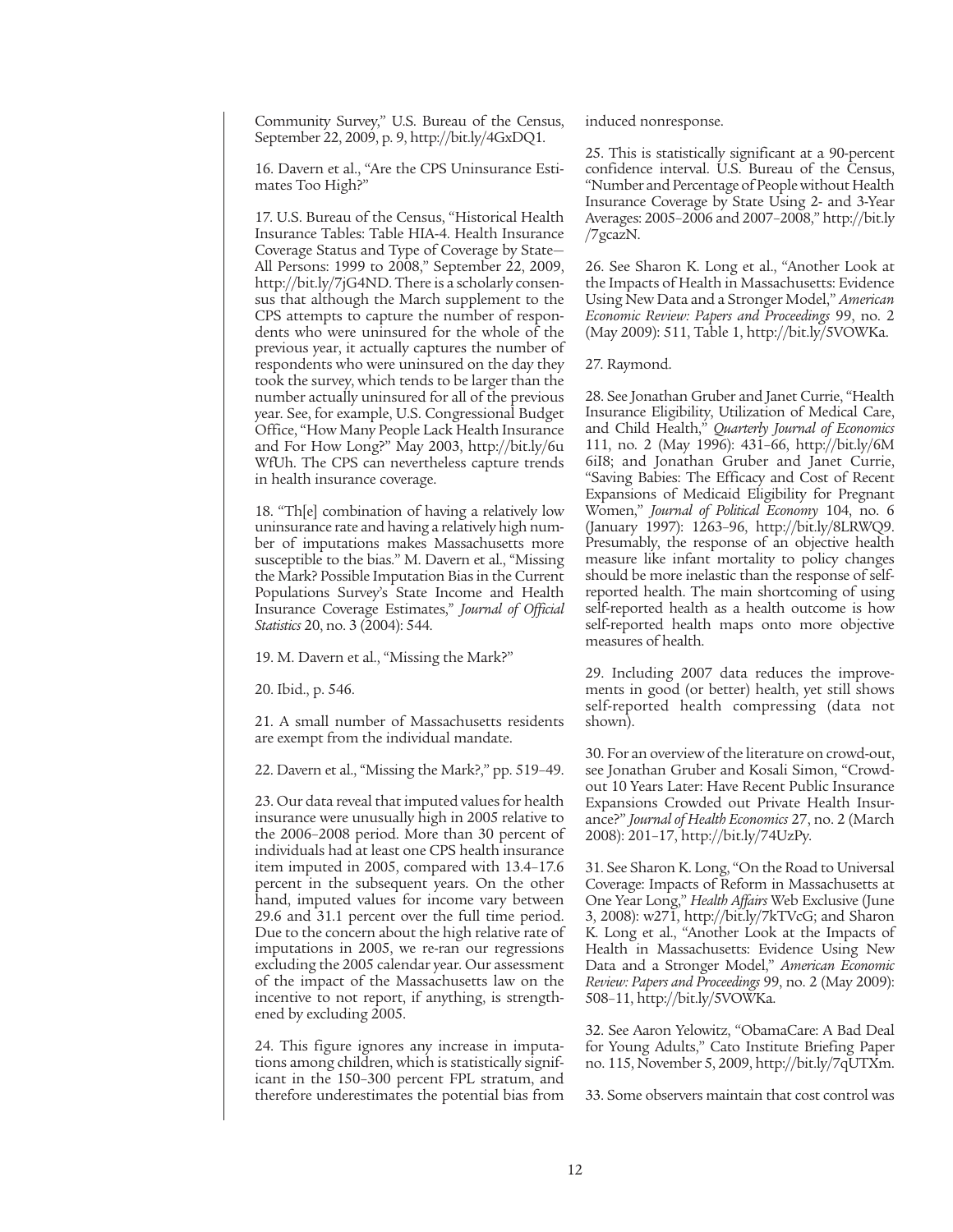not an objective ofChapter 58, in spite of Governor Romney's promises of lower health care costs. See, for example, Michelle Andrews, "Health Care: Stop Focusing on the Cost," *CBS Moneywatch*, August 6, 2009, http://bit.ly/4EfSN0.

34. U.S. Census Bureau, "Table HI05. Health Insurance Coverage Status and Type of Coverage by State and Age for All People: 2008," Current Population Survey, 2009 Annual Social and Economic Supplement, Page Last Modified: September 11, 2009, http://bit.ly/8Qh1LW.

35. Ibid.

36. Robert Seifert and Paul Swoboda, "Shared Responsibility: Government, Business, and Individuals: Who Pays What for Health?" Blue Cross Blue Shield of Massachusetts Foundation, March 2009, http://bit.ly/4X3NaI.

37. Cathy Schoen, Jennifer L. Nicholson, and Sheila D. Rustgi, "Paying the Price: How Health Insurance Premiums Are Eating up Middle-Class Incomes," The Commonwealth Fund, August 2009, p. 8, http://bit.ly/91cTbe.

38. See U.S. Congressional Budget Office, "An Analysis of the Administration's Health Proposal," February 1994, http://bit.ly/5VxkUP.

39. Helen Levy and David Meltzer, "What Do We Really Know about Whether Health Insurance Affects Health?" in *Health Policy and the Uninsured*, ed. Catherine G. McLaughlin (Washington: Urban Institute Press, 2004), p. 201.

40. Helen Levy and David Meltzer, "The Impact of Health Insurance on Health," *Annual Review of Public Health* 29 (April 2008): 399–409, http://bit. ly/4ytmhz.

#### **STUDIES IN THE POLICY ANALYSIS SERIES**

- 656. **Obama's Prescription for Low-Wage Workers High Implicit Taxes, Higher Premiums** by Michael F. Cannon (January 13, 2010)
- 655. **Three Decades of Politics and Failed Policies at HUD** by Tad DeHaven (November 23, 2009)
- 654. **Bending the Productivity Curve: Why America Leads the World in Medical Innovation** by Glen Whitman and Raymond Raad (November 18, 2009)
- 653. **The Myth of the Compact City: Why Compact Development Is Not the Way to Reduce Carbon Dioxide Emissions** by Randal O'Toole (November 18, 2009)
- 652. **Attack of the Utility Monsters: The New Threats to Free Speech** by Jason Kuznicki (November 16, 2009)
- 651. **Fairness 2.0: Media Content Regulation in the 21st Century** by Robert Corn-Revere (November 10, 2009)
- 650. **Yes, Mr President: A Free Market Can Fix Health Care** by Michael F. Cannon (October 21, 2009)
- 649. **Somalia, Redux: A More Hands-Off Approach** by David Axe (October 12, 2009)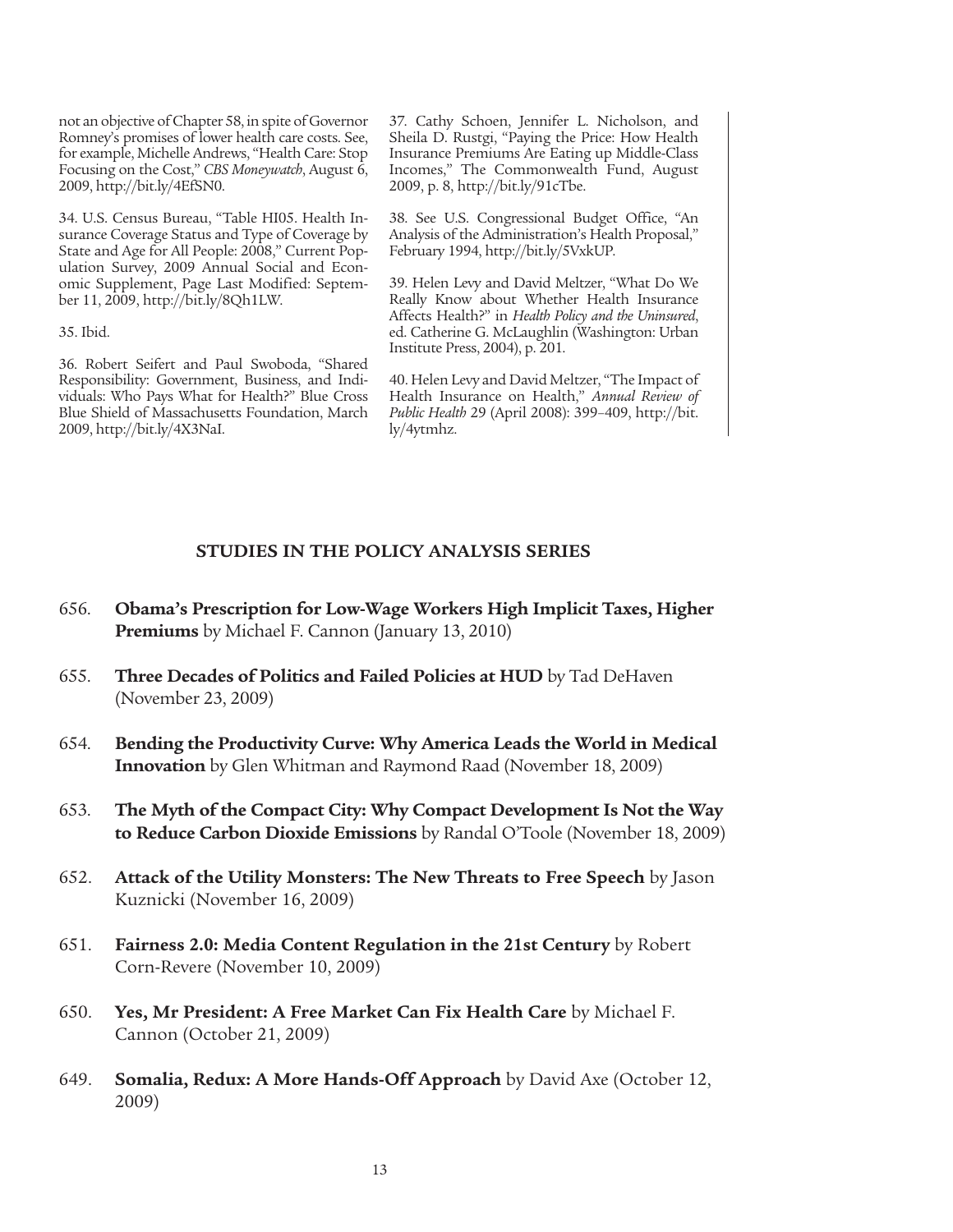- 648. **Would a Stricter Fed Policy and Financial Regulation Have Averted the Financial Crisis?** by Jagadeesh Gokhale and Peter Van Doren (October 8, 2009)
- 647. **Why Sustainability Standards for Biofuel Production Make Little Economic Sense** by Harry de Gorter and David R. Just (October 7, 2009)
- 646. **How Urban Planners Caused the Housing Bubble** by Randal O'Toole (October 1, 2009)
- 645. **Vallejo Con Dios: Why Public Sector Unionism Is a Bad Deal for Taxpayers and Representative Government** by Don Bellante, David Denholm, and Ivan Osorio (September 28, 2009)
- 644. **Getting What You Paid For—Paying For What You Get: Proposals for the Next Transportation Reauthorization** by Randal O'Toole (September 15, 2009)
- 643. **Halfway to Where? Answering the Key Questions of Health Care Reform** by Michael Tanner (September 9, 2009)
- 642. **Fannie Med? Why a "Public Option" Is Hazardous to Your Health** by Michael F. Cannon (July 27, 2009)
- 641. **The Poverty of Preschool Promises: Saving Children and Money with the Early Education Tax Credit** by Adam B. Schaeffer (August 3, 2009)
- 640. **Thinking Clearly about Economic Inequality** by Will Wilkinson (July 14, 2009)
- 639. **Broadcast Localism and the Lessons of the Fairness Doctrine** by John Samples (May 27, 2009)
- 638. **Obamacare to Come: Seven Bad Ideas for Health Care Reform** by Michael Tanner (May 21, 2009)
- 637. **Bright Lines and Bailouts: To Bail or Not To Bail, That Is the Question** by Vern McKinley and Gary Gegenheimer (April 21, 2009)
- 636. **Pakistan and the Future of U.S. Policy** by Malou Innocent (April 13, 2009)
- 635. **NATO at 60: A Hollow Alliance** by Ted Galen Carpenter (March 30, 2009)
- 634. **Financial Crisis and Public Policy** by Jagadeesh Gokhale (March 23, 2009)
- 633. **Health-Status Insurance: How Markets Can Provide Health Security** by John H. Cochrane (February 18, 2009)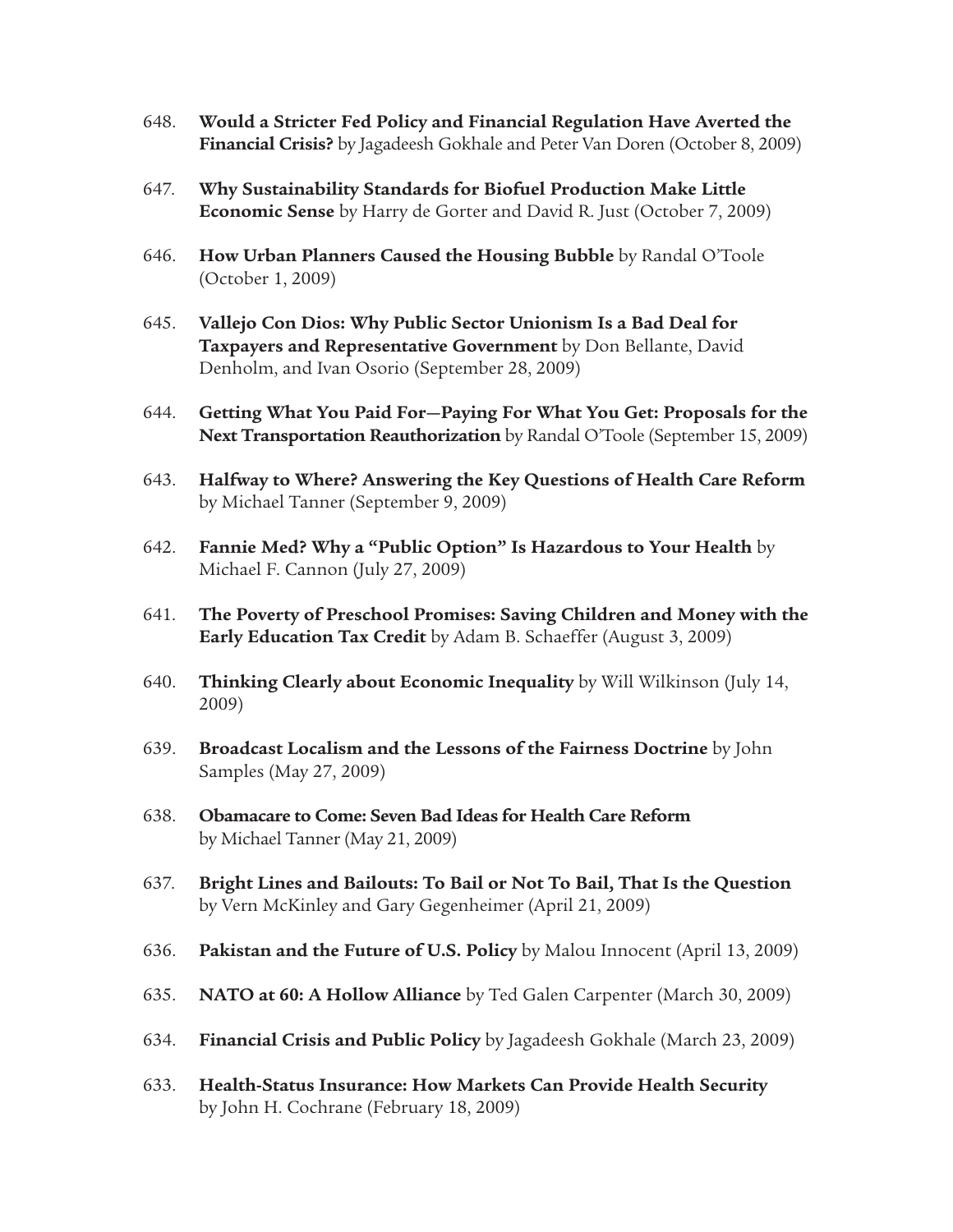- 632. **A Better Way to Generate and Use Comparative-Effectiveness Research** by Michael F. Cannon (February 6, 2009)
- 631. **Troubled Neighbor: Mexico's Drug Violence Poses a Threat to the United States** by Ted Galen Carpenter (February 2, 2009)
- 630. **A Matter of Trust: Why Congress Should Turn Federal Lands into Fiduciary Trusts** by Randal O'Toole (January 15, 2009)
- 629. **Unbearable Burden? Living and Paying Student Loans as a First-Year Teacher** by Neal McCluskey (December 15, 2008)
- 628. **The Case against Government Intervention in Energy Markets: Revisited Once Again** by Richard L. Gordon (December 1, 2008)
- 627. **A Federal Renewable Electricity Requirement: What's Not to Like?** by Robert J. Michaels (November 13, 2008)
- 626. **The Durable Internet: Preserving Network Neutrality without Regulation** by Timothy B. Lee (November 12, 2008)
- 625. **High-Speed Rail: The Wrong Road for America** by Randal O'Toole (October 31, 2008)
- 624. **Fiscal Policy Report Card on America's Governors: 2008** by Chris Edwards (October 20, 2008)
- 623. **Two Kinds of Change: Comparing the Candidates on Foreign Policy** by Justin Logan (October 14, 2008)
- 622. **A Critique of the National Popular Vote Plan for Electing the President** by John Samples (October 13, 2008)
- 621. **Medical Licensing: An Obstacle to Affordable, Quality Care** by Shirley Svorny (September 17, 2008)
- 620. **Markets vs. Monopolies in Education: A Global Review of the Evidence** by Andrew J. Coulson (September 10, 2008)
- 619. **Executive Pay: Regulation vs. Market Competition** by Ira T. Kay and Steven Van Putten (September 10, 2008)
- 618. **The Fiscal Impact of a Large-Scale Education Tax Credit Program** by Andrew J. Coulson with a Technical Appendix by Anca M. Cotet (July 1, 2008)